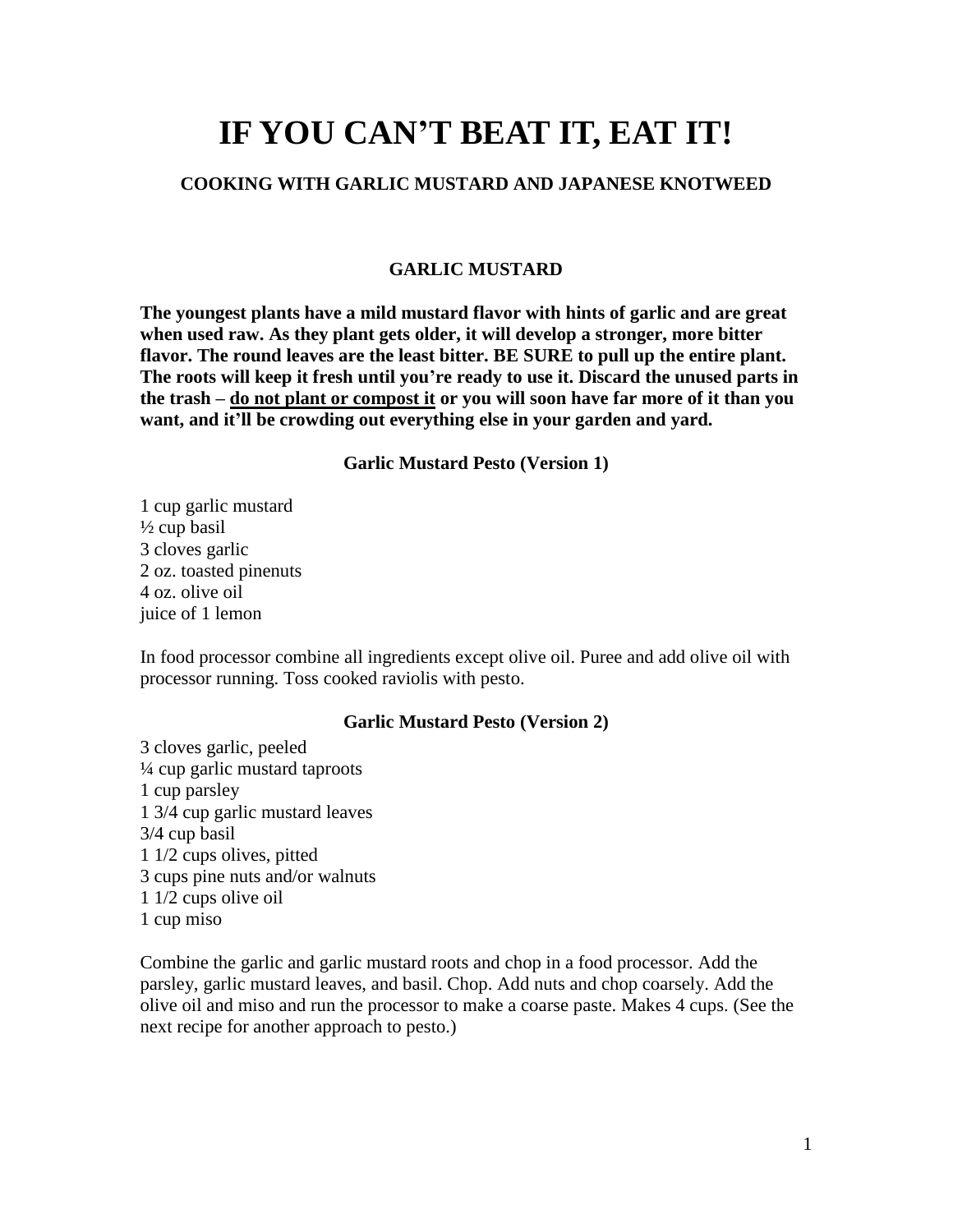## **Garlic Mustard and Spinach Raviolis with Garlic Mustard Pesto**

Raviolis: 4 shallots / 1 clove garlic 2 cups spinach 2 cups garlic mustard 4 oz. ricotta cheese 2 oz. Parmesan cheese 2 oz. chopped sundried tomotoes 6 sheets fresh pasta

Saute shallots and garlic in 2 Tbl butter until tender. Add spinach and garlic mustard greens & wilt. Season with salt and pepper. Remove from pan and cool slightly. Squeeze excess liquid from green and chop. Combine all ingredients and season to taste. Cut pasta sheets to desired size. Egg-wash pasta and fill with garlic mustard and spinach mixture. Add to boiling water and cook until they float. Drain and toss gently with garlic mustard pesto (see recipes above)

Time required: 1 hr. Serves 10.

## **Garlic Mustard Mexicali Cornbread**

2 cups cornmeal 2/3 cup all-purpose flour 1/2 teaspoon baking soda 2 teaspoons baking powder 2 teaspoons salt

,

2 cups buttermilk  $\frac{1}{2}$  cup chopped garlic mustard leaves ½ cup blanched corn and peppers, or frozen Mexican vegetables Butter for pan

Preheat oven to 450. Mix dry ingredients. Add buttermilk, eggs, garlic mustard leaves and vegetables. Bake in buttered bread pan 20-30 minutes until bread springs back.

Time required: 30 minutes. Serves 8.

## **Garlic Mustard Scallion Cakes**

2 eggs 1 bunch scallions, chopped 1 pkg flour tortilla 1 cup garlic mustard, chopped 2 tsp sesame oil oil for frying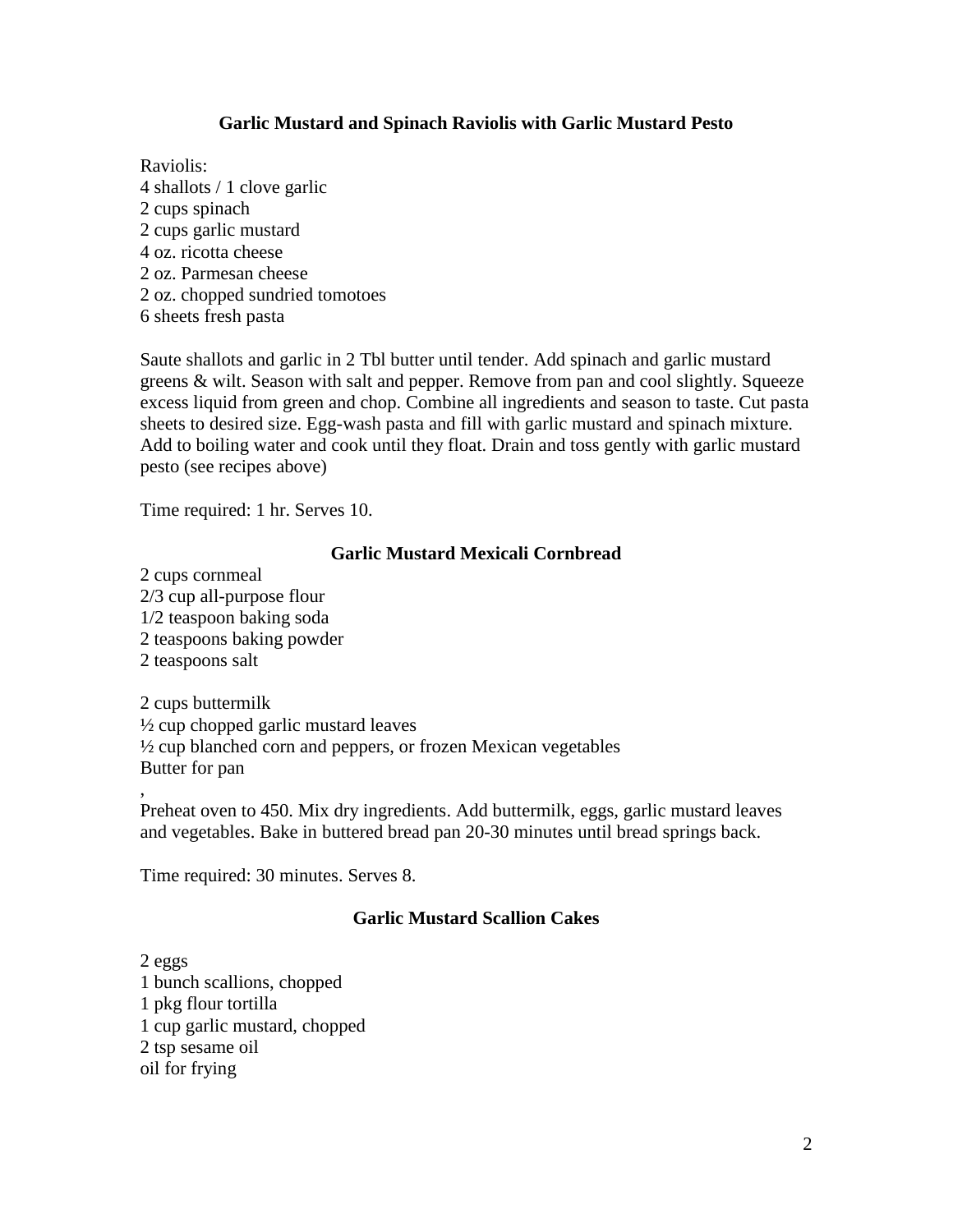Mix scallions and garlic mustard. Beat together eggs and sesame oil. Brush on side of a tortilla with egg mixture. Sprinkle on scallion/garlic mustard mixture. Brush egg mix on another tortilla, then put on top of 1st tortilla with egg side down (repeat until all tortillas are used). Cover with plate and weigh down with cans to seal tortilla (about 15 minutes). (Separate cakes with wax paper.)

Heat oil in heavy pan. Brown cakes on both sides  $\sim$  2 minutes total). Drain on paper towel. Cut into wedges and serve.

# **Tossed Salad with Garlic Mustard**

There are infinite ways to use garlic mustard in salads. This will get your imagination going.

4-6 leaves ruby red leaf lettuce 4-6 leaves romaine lettuce 1-2 handfuls tender garlic mustard leaves French sorrel and bronze fennel, one leaf each 1/3 cup mandarin orange slices, drained 1 slice of smoked salmon 1/8 cup sunflower seeds croutons

Wash and crisp all the leaves and tear the lettuce leaves into a salad bowl. Cut the garlic mustard leaves, the French sorrel, and the fennel into narrow strips and add to the salad. Cut the oranges and the smoked salmon into thin strips and place in the salad. Sprinkle on sunflower seeds and fresh, herbed croutons. Dress lightly with Italian dressing. Serve immediately.

# **Garlic Mustard Bulgur**

1 c. bulger pinch salt one or two handfuls, fresh, tender garlic mustard leaves 1 TB butter Cayenne pepper Soy sauce

Put two cups of water ,a pinch of salt and one cup bulgur into a saucepan. Cover the container, bring contents to a boil and cook slowly for about 15 minutes. Place bulgur into a serving dish, cut the garlic mustard leaves in thin strips onto the steaming bulgur. The mustard will wilt. Add the butter, cayenne pepper and soy sauce to taste and serve immediately. (It can be chilled and served cold as well.)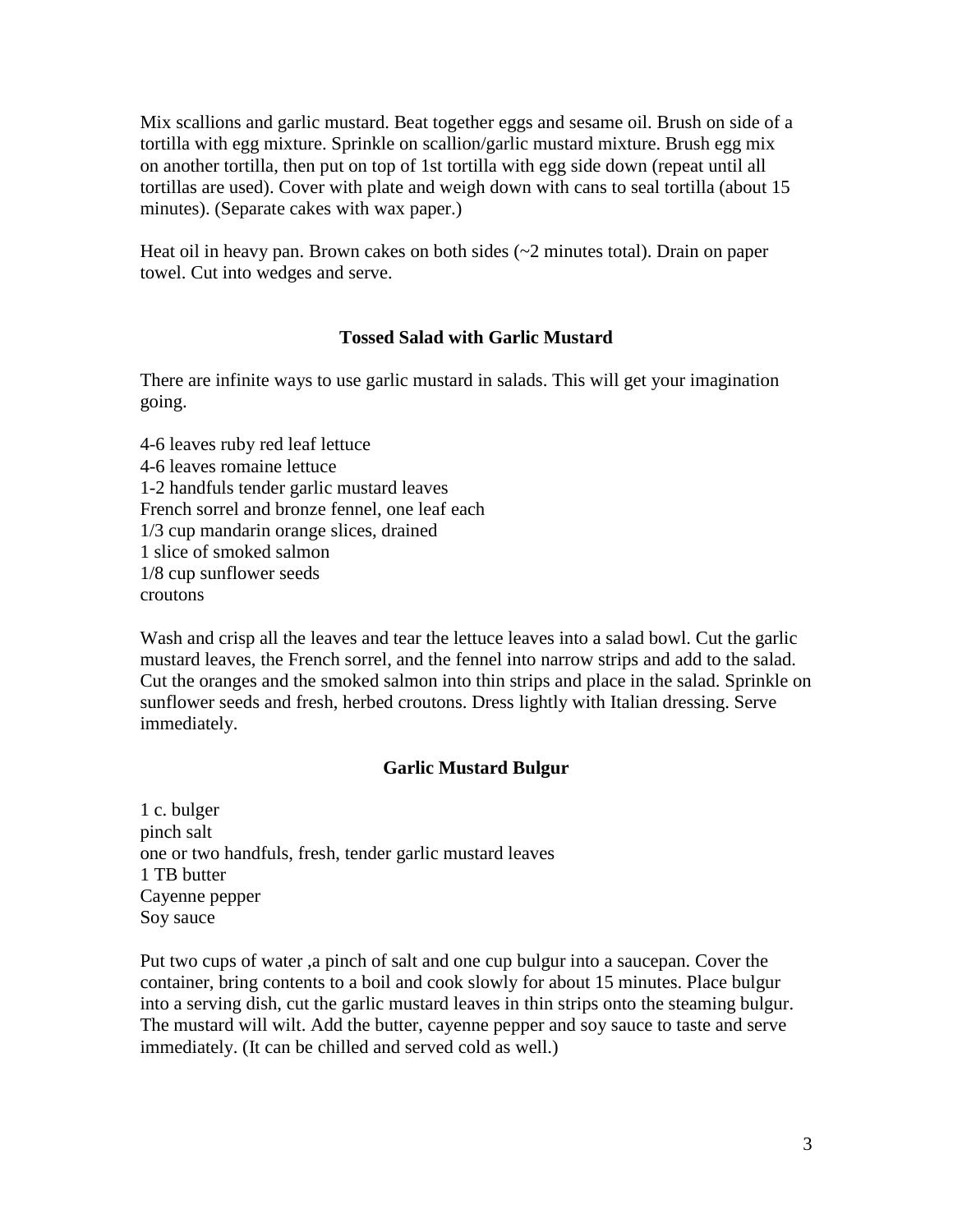## **JAPANESE KNOTWEED**

**Be very careful what to do with the knotweed trimmings; trim it on site when you pick it, as you don't want to be dropping any knotweed cuttings. It's a voracious weed that will sprout from cuttings. Don't even think about composting it.**

#### **Knotweed Soup**

The tangy flavor of [Japanese knotweed](http://www.wildmanstevebrill.com/Plants.Folder/Knotweed.html) mellowed out by vegetable broth and tofu-cream cheese.

4 cups vegetable broth

3-1/2 cups young [Japanese knotweed](http://www.wildmanstevebrill.com/Plants.Folder/Knotweed.html) shoots or rhubarb, sliced

1 cup [tofu-cream cheese](http://www.wildmanstevebrill.com/Web%20Recipes/Tofu%20Cream%20Cheese.html)

1. Simmer the knotweed in the broth 5 minutes or until tender.

2. Stir in the tofu-cream cheese and serve.

Serves 6. Preparation Time: 20 minutes

#### **Baked Knotweed**

6 cups Japanese knotweed shoots, peeled if larger than 8 inches long

2 tablespoons olive oil

1 tablespoon tamari soy sauce

2 teaspoons dried rosemary, finely crumbled

2 teaspoons freshly ground dill seeds

2 teaspoons freshly ground yellow mustard seeds (1 teaspoon seeds)

1 teaspoon freshly ground black pepper (1/2 teaspoon peppercorns)

Preheat the oven to 375 degrees. Place the Japanese knotweed shoots in a 3-quart oiled casserole dish. Combine the remaining ingredients in a small bowl and stir them into the knotweed shoots. Bake the knotweed, covered, until it is tender, about 30 minutes. Serve hot. Serves 4-6

#### **Steamed Knotweed Sesame**

Japanese knotweed, with its soft texture and lemony flavor, is great in vegetable dishes. The seasonings in this steamed side dish bring out its best qualities.

8 cups young [Japanese knotweed](http://www.wildmanstevebrill.com/Plants.Folder/Knotweed.html) stalks, peeled if desired

3 tbs. tamari soy sauce

1 tbs. chili paste or 1/4 tsp. cayenne hot pepper, or to taste

6 cloves of garlic, crushed

6 tbs. sesame seeds, toasted

Mix together all ingredients except the sesame seeds. Cook covered, over low heat, in a heavy saucepan, 20 minutes, or until tender. Serve hot sprinkled with the sesame seeds. Serves 6.

Time:  $10 + 20$  minutes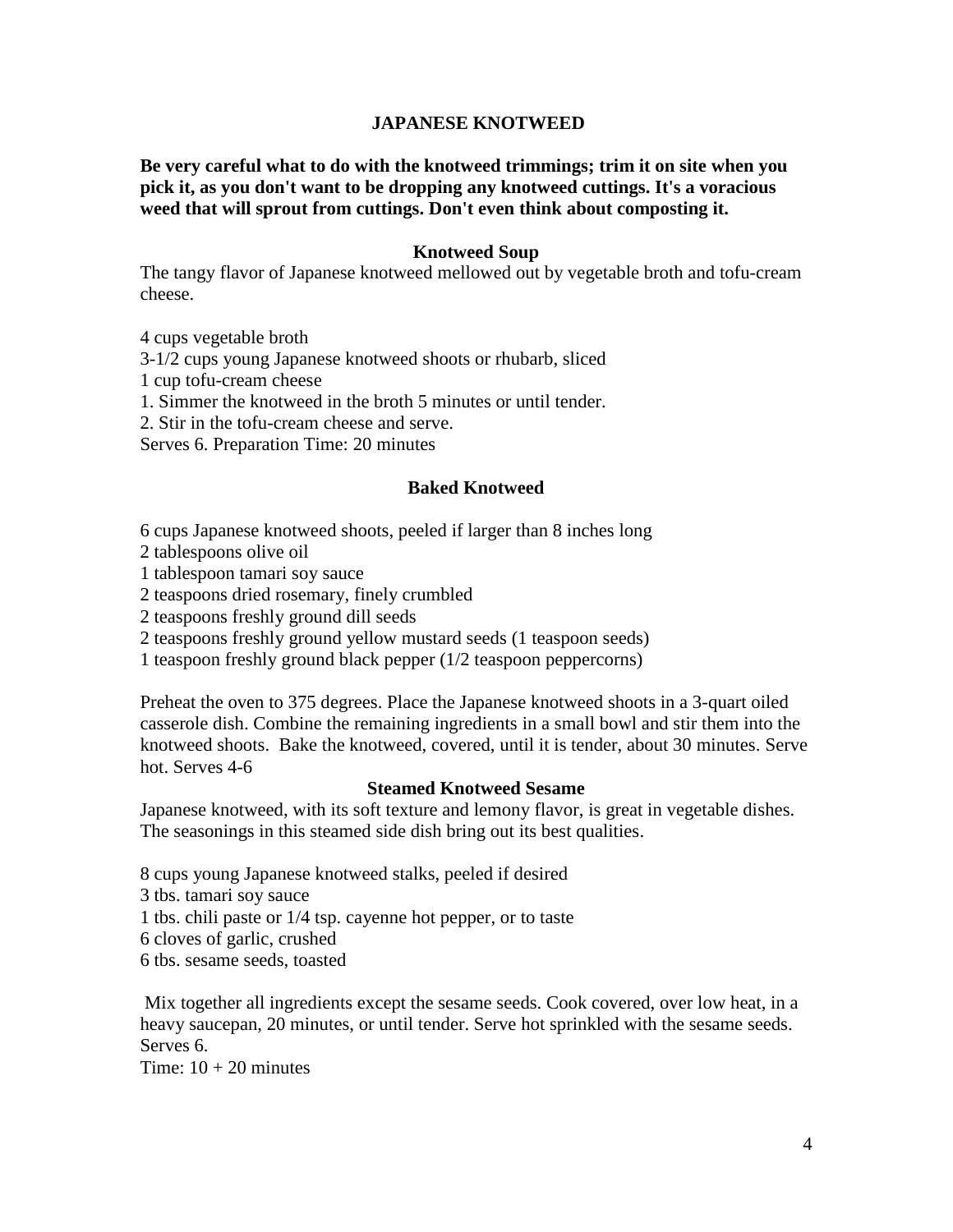## **Japanese Knotweed Crumble**

Prepare a knotweed compote (similar to stewed rhubarb) by cutting tender spring knotweed shoots, no longer than about 12"-18" (the thicker, the better; leaves removed) into inch chunks. Steam till soft -- about 10 minutes. Add sweetener to taste -- perhaps 1/4 c. sugar per 2-3 cups of steamed knotweed -- and a squeeze of lemon juice. A drop of red food coloring will give it a very appetizing look.

Mix equal parts flour and oatmeal, say  $1/2$  c.each, with a bit of cinnamon, some sugar and a dash of salt. Cut in butter, 1/3 stick at minimum and more if you like a richer crumble. Butter a baking dish. Put in the knotweed, cover with crumble mixture and bake in a medium hot oven, 350 degrees, for a half hour or so. As you notice, measurements, times and temperatures are variable. This basic technique is flexible and adaptable – just like knotweed! Have fun, use up our invasives, and get something for nothing.

#### **Apple and Knotweed Pie**

[Japanese knotweed's](http://www.wildmanstevebrill.com/Plants.Folder/Knotweed.html) sour flavor complements all sweet fruits, and it does a great job in this nontraditional apple pie, with an unusual herb-flavored crust, and a filling sweetened with the herb stevia instead of sugar or honey.

*Crust* 2 cups buckwheat flour  $\frac{1}{2}$  tsp. salt 1 tsp. dried spearmint, ground 1 tsp. coriander, ground ¼ cup almond oil, or as needed  $\frac{1}{2}$  cup apple juice, or as needed

## *Filling*

2¼ cups tart apples, sliced 1?4 cup [Japanese knotweed](http://www.wildmanstevebrill.com/Plants.Folder/Knotweed.html) shoots, sliced  $\frac{1}{2}$  cup apple juice 1 tsp. liquid stevia 1 tsp. cinnamon 1 tsp. powdered ginger  $\frac{1}{2}$  tsp. nutmeg, ground  $\frac{1}{4}$  tsp. cloves, ground  $\frac{1}{2}$  cup sunflower seeds 1/4 cup each [black walnuts](http://www.wildmanstevebrill.com/Plants.Folder/BlackWalnut.html) and English (commercial) walnuts, or 1?2 cup English walnuts 3 tbs. tapioca

Chill all crust ingredients. Mix the flour with the seasonings. Cut in the oil. Mix until you have the consistency of wet sand. Slowly mix in the cold apple juice until you have a dough that's elastic and pliable, but not mushy, and knead. Press this into an oiled 9 inch pie pan. Save the excess dough to use on top of the filling. Mix all filling ingredients